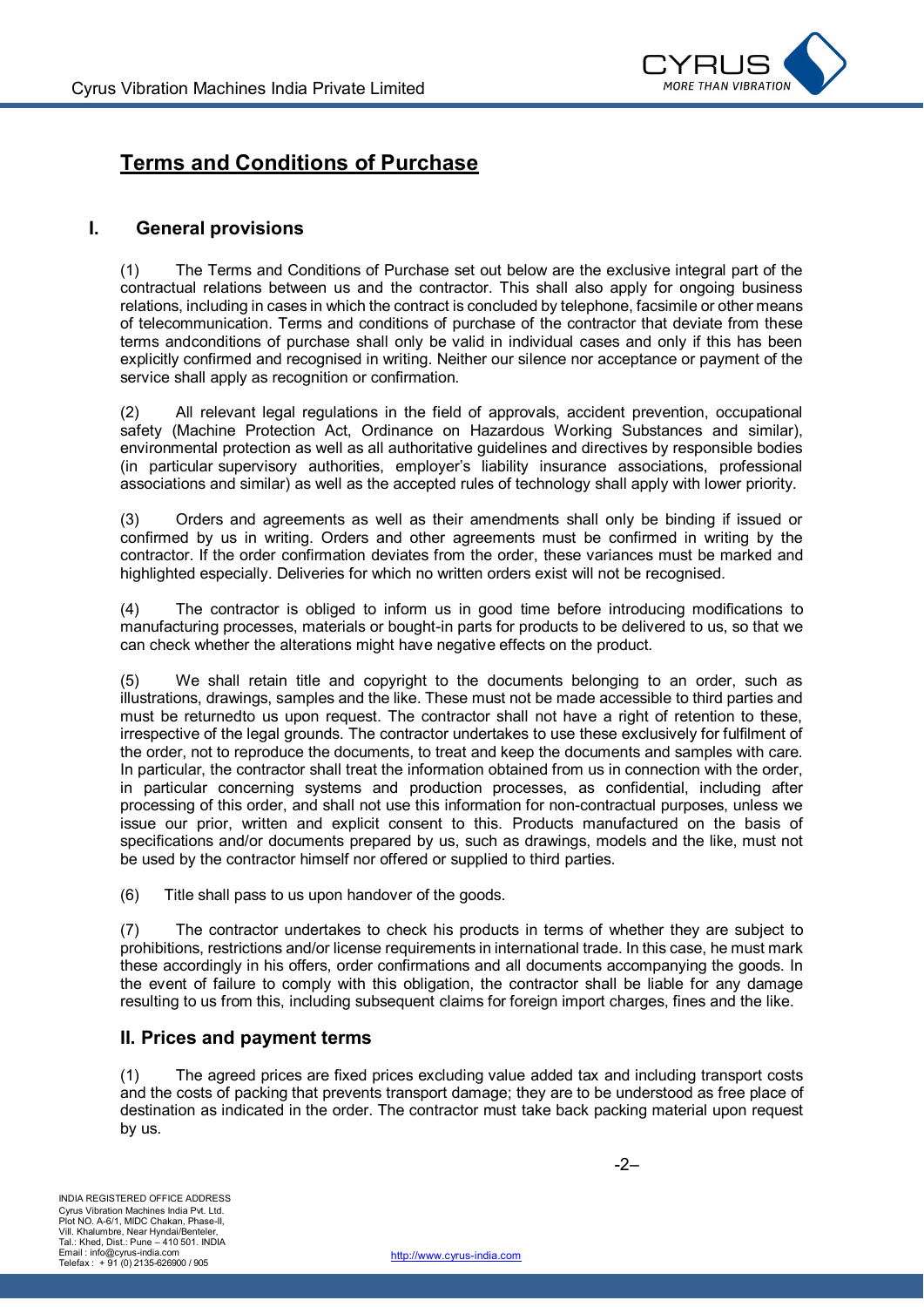

The risk of any form of cost increases resulting subsequent to conclusion of the contract shall be borne bythe contractor. Price increases are also excluded if the delivery is to be made or is made more than 4 months following conclusion of the contract.

(2) Over or under deliveries are not permitted without our consent. Partial deliveries shall not be deemed as fulfilment, not even as partial fulfilment, and can be rejected by us. Over-deliveries must be collected at the contractor's own expense on request by us; failure to comply with this requirement within an appropriate period set by us shall entitle us to return over-deliveries at the expense of the contractor.

(3) Invoices must be sent to us in duplicate. They must not be enclosed with the delivery. Partial invoicesbased on partial deliveries or performances are only admissible if this has been agreed in writing at the time of conclusion of the contract. They must be marked as such and must show the statutory value added tax.

(4) We reserve the right to recognise quantities and weights on the basis of normal checks and subsequent weighing. If deliveries are made in tankers, these must be sealed.

(5) Periods for payment shall begin upon unconditional acceptance by us of the delivery or performance and receipt of invoice. Dispatch of the means of payment by us is sufficient for adherence to the periods for payment. They shall end upon dispatch of the means of payment by us. In the event of premature delivery, we reserve the right to pay the invoices at the time that would apply contractually given delivery on the agreed date.

(6) In the absence of any agreement to the contrary, we shall effect payments within 14 days less 2% settlement discount or within 30 days without deduction.

(7) In the event of default on payment by us, the contractor shall only be entitled to default interest of4%, unless the contractor can demonstrate that he has incurred higher damages as a result of the defaulton payment.

#### **III. Delivery periods and delivery deadlines**

(1) Delivery periods and/or delivery deadlines agreed are binding and must be adhered to by the contractor under all circumstances. If a calendar week is agreed as delivery deadline, the last deadline is Friday of the said week. If this Friday is a public holiday, the working day immediately preceding it shallbe authoritative. Delivery periods shall begin on the date of the written order. Delivery deadlines and/or delivery periods shall only be deemed as adhered to if the goods arrive at the place of destination on the agreed date or within the agreed period. Deliveries prior to the agreed delivery date can be rejected byus.

(2) The contractor must notify us immediately in writing as soon as any delays become recognisable and/or occur, indicating the foreseeable time by which the deadline or period will be exceeded. In such cases, the contractor shall take all measures necessary for ensuring that the agreed delivery date can be adhered to or that only minor time delays will occur, and must notify us as to what he has undertaken or will undertake in this respect in each individual case. Under no circumstances shall the

- 3 –

agreed deadline alter as a result of the notification of a foreseeable delay. If the contractor fails to make this notification, he cannot claim recourse to the delaying event with respect to us.

(3) In the event of failure to adhere to delivery deadlines and/or delivery periods, we shall be entitled, following unsuccessful expiry of an appropriate period of grace set for the contractor, to choose between withdrawing from the contract or alternative procurement of the goods even if the contractor is not at fault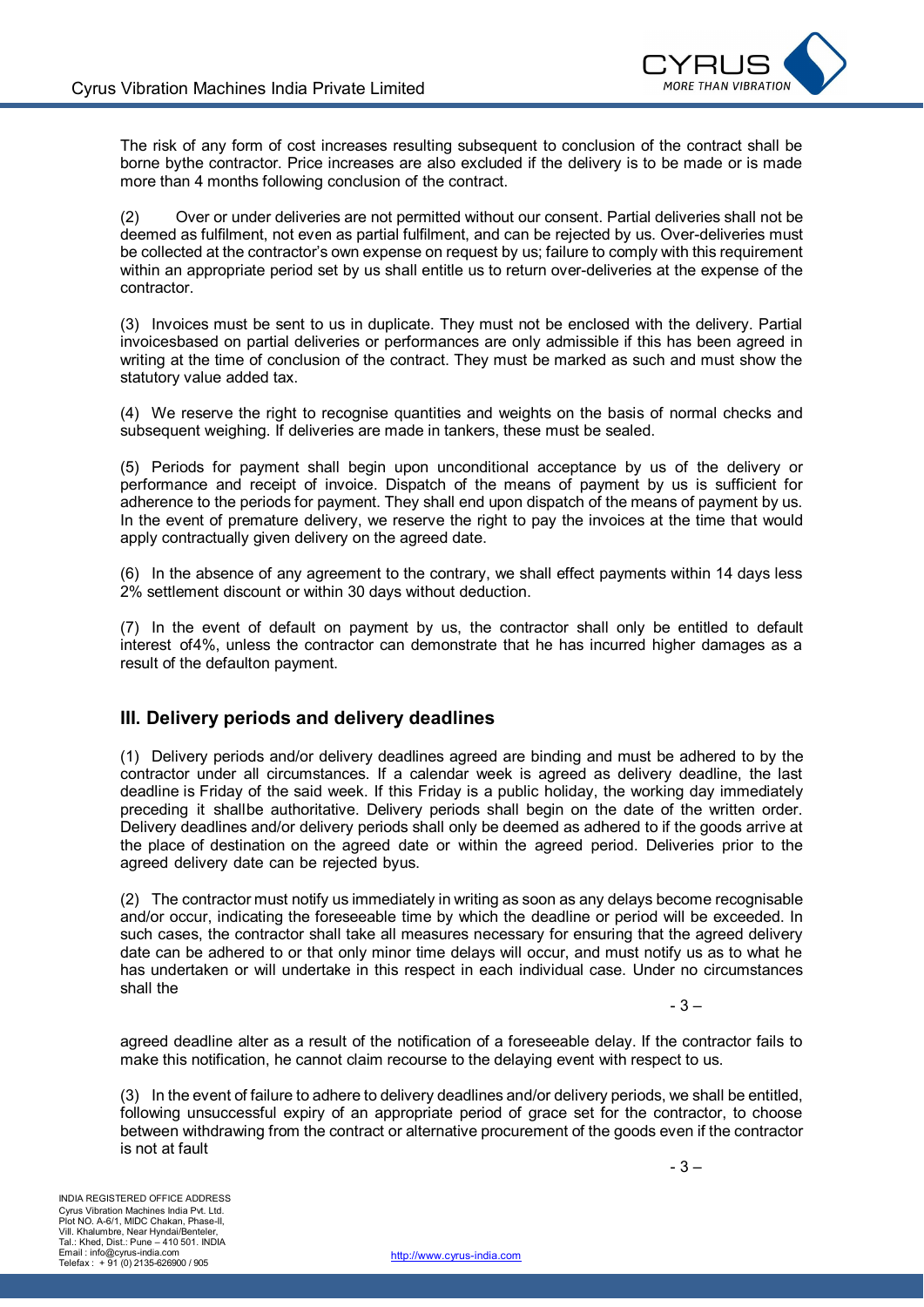

as regards the exceeding of the deadline or period. Claims for damages by us shall remain unaffected by this. The acceptance of delayed deliveries or performances shall not constitute renunciation of claims for compensation for damages. In all cases, the contractor must reimburse us for all additional costs resultingfrom late deliveries or performances, including in particular in the event of withdrawal or alternative procurement. Additional freight costs as a result of delayed delivery shall be borne by the contractor.

(4) In the event of default on delivery, we shall be entitled to demand a contractual penalty of 0.5% of thevalue of the delivery for each full week, subject, however, to a maximum of 5% of the value of the delivery. We are entitled to assert the contractual penalty in addition to fulfilment. We can also assert the contractual penalty up until final settlement even if we have not explicitly reserved the right to do so when accepting the delayed delivery. We explicitly reserve the right to assert farther-reaching claims and rights.

(5) In extension of the regulations stated in the above paragraphs, the statutory regulations shall apply inthe event of failure to adhere to delivery deadlines and/or delivery periods as well as in the event of default on delivery.

#### **IV. Acceptance tests, passing of risk and liability for material defects**

(1) In the absence of any agreement to the contrary, acceptance tests agreed in the contract will be carried out at our registered business domicile following prior agreement of a time. If the contract doesnot contain any provisions regarding technical details, the prevailing general practice in the branch of industry concerned at our registered business domicile shall be authoritative for the acceptance tests.

(2) All risks shall pass to us only upon handover of the delivered item at the place of destination stated inthe order, unless we have carried out transport ourselves using our own personnel or through a freight forwarder appointed by us.

(3) In addition to the statutory warranty and that agreed in addition in the order, the contractor guarantees that all aspects of his delivery and/or performance conform to the purpose, as stated in the order or otherwise advised, the relevant legal regulations as set out in the General Terms and Conditions Subsection 2 of these terms and conditions, as well as to authoritative guidelines and directives of responsible bodies, the relevant technical regulations, laws and standards (DIN standards, VDE regulations and the like) including the Machine Safety Code and environmental protection and to the recognised rules of technology. On the day of delivery the goods shall conform to all statutory and official regulations including those stated in the Machine Safety Code and in environmental protection and the Accident Prevention Regulations.

(4) The contractor is liable for ensuring that the goods have the agreed quality upon passing of the risk to us. At least the product descriptions that are a subject matter of the respective contract – in particular through naming or reference in the order – shall apply as agreement on quality.

(5) We shall be unrestrictedly entitled to defect claims even if we have failed to notice the defects at the time of conclusion of the contract as a result of gross negligence.

- (6) Analysis costs necessary for the purpose of determining whether the delivery conforms to the contractual provisions shall be borne by the contractor.
- (7) The contractor shall renounce the objection of late notification of defects.

(8) Our commercial obligation to report defects and examine shall be limited to defects that openly come to light during the goods-receipt check through external study of the products and the delivery papers as well as through random checks (e.g. transport damage, incorrect and underdelivery). We are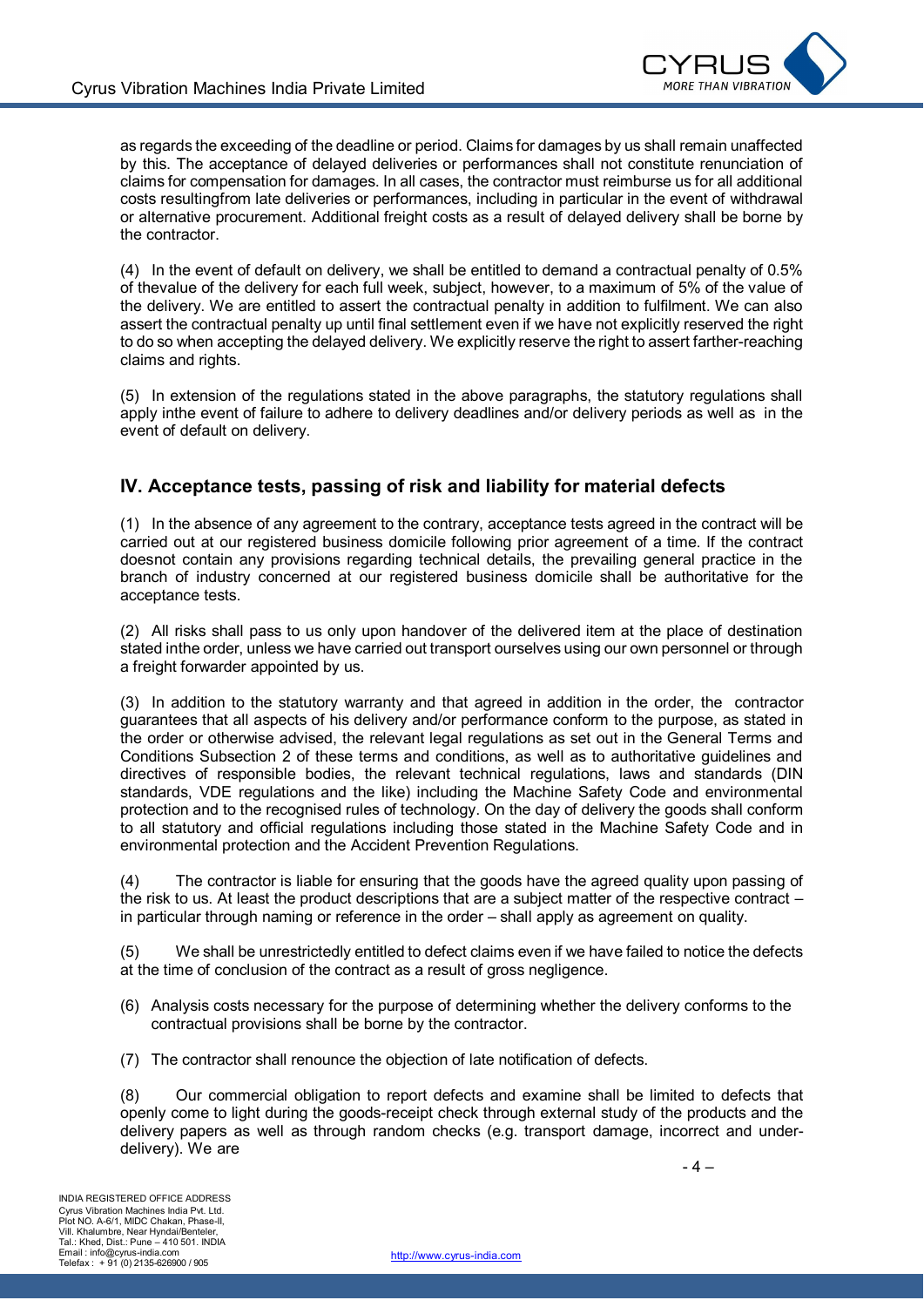

not liable to carry out an examination that leads to damage to, or destruction of, the goods delivered. If acceptance has been agreed, no obligation to examine shall apply. In other respects, it shall depend on the extent to which an examination is feasible in the ordinary course of business, taking account of the circumstances of the individual case. The obligation to report defects discovered later shall remain unaffected. In all cases, a report (notification of defect) by us shall be deemed as immediate and on-timeif received by the contractor within two weeks of detection of the defect.

(9) If defects are determined during the period of liability for material defects, or in the event of failureto adhere to guarantees in terms of the subject matter of the delivery and/or service, we can initially choose between demanding warranty through subsequent fulfilment through repair or replacement delivery, and/or production of a new work. If the contractor fails to comply with his obligation of subsequent fulfilment within an appropriate period set by us, we can remove the defect ourselves and demand compensation from the contractor for the necessary expense or a corresponding cash advance.

(10) The contractor shall bear all the expenses associated with the subsequent fulfillment or replacement delivery and/or production of a new work especially transport, road, labour and material costs as well as all other ancillary costs. These ancillary costs also include the costs associated with defect detection, disassembly of the defect part and installation of the defective component as well as expert opinion and transport costs. If we opt in favour of subsequent fulfillment this is already deemed as failed after the first unsuccessful attempt. Otherwise we are entitled to the statutory claims.

(11) The period of limitation for material defects is 3 years.

(12) The statute barring of our claims for material defects shall be interrupted for as long as the contractor fails to reject our claims finally in writing. Each form of successful or attempted removal of defects shall result in the warranty period starting again for the products concerned by the defect removal.

(13) In the event of repeated delivery of defective goods, we shall, following prior written warning and renewed occurrence of a defect in successive or outline delivery agreements, be entitled to terminate the contract without adhering to a period of notice.

(14) In the event of defective deliveries necessitating an overall check beyond the normal scope of a goods-receipt check, the contractor shall bear the corresponding costs.

#### **V. Product liability, indemnification and liability insurance cover**

(1) If the supplier is responsible for product damage, he is obliged to indemnify us against claims for damages by third parties in so far as the cause is within his sphere of influence and organisation and he himself is liable in an external relation.

(2) The supplier undertakes to take out product liability and re-call insurance with a lump-sum level of cover of € 5,000,000.00 for personal/material damage and to provide us with corresponding evidence at any time upon request by us.

## **VI. Assignment, offsetting and rights of withholding**

(1) Assignments as well as other transfers of rights and obligations of the contractor outside of the scopeof application of Indian Commercial Code are excluded. Exceptions shall only be valid with our written consent.

- 5 –